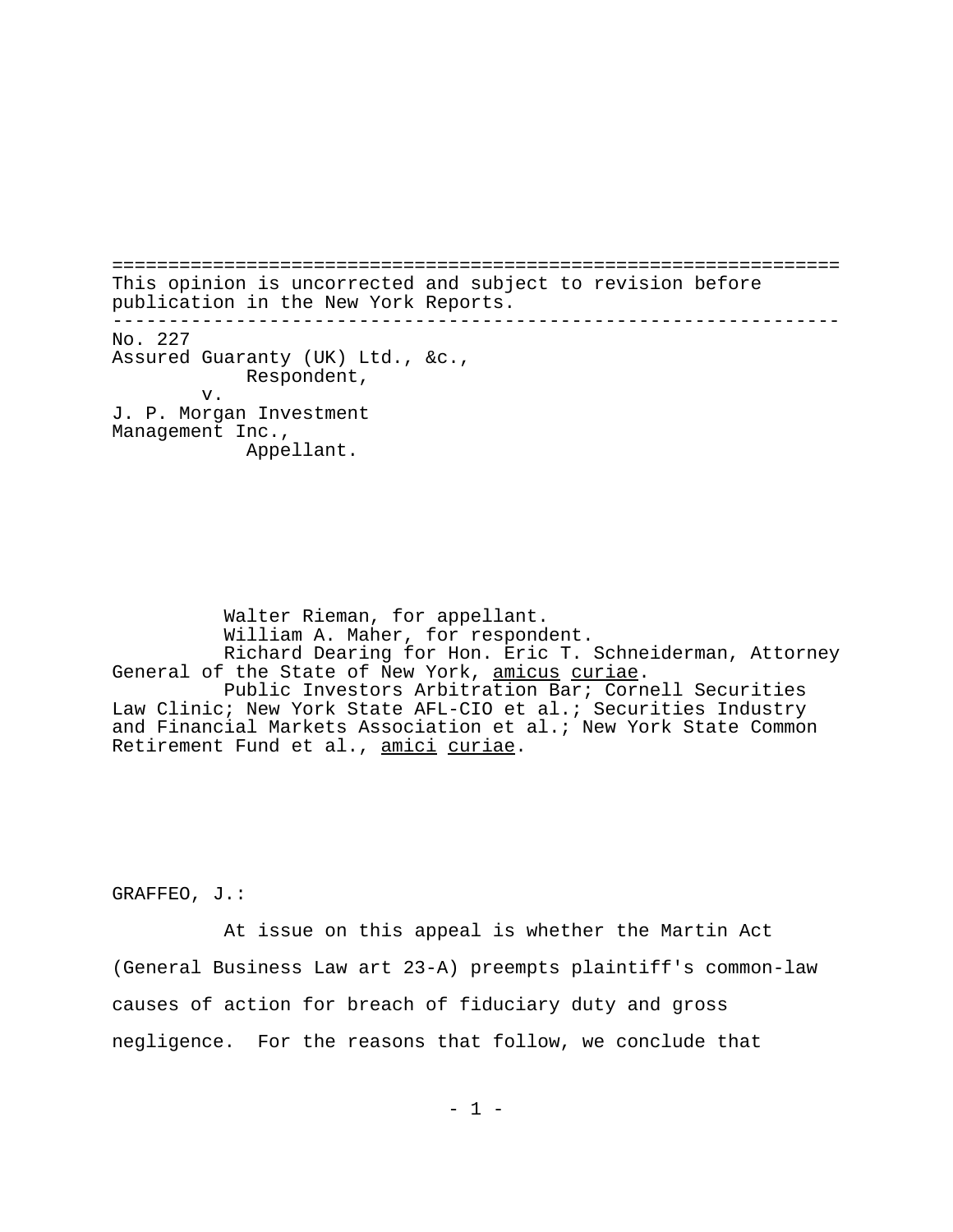plaintiff's common-law claims are not preempted.

Plaintiff Assured Guaranty (UK) Ltd. commenced this action against defendant J.P. Morgan Investment Management Inc., asserting causes of action for breach of fiduciary duty, gross negligence and breach of contract. The gravamen of the complaint is that J.P. Morgan mismanaged the investment portfolio of an entity -- Orkney Re II PLC -- whose obligations plaintiff guaranteed.

As an express third-party beneficiary of an investment management agreement between J.P. Morgan and Orkney, plaintiff alleges that J.P. Morgan invested Orkney's assets heavily in high-risk securities, such as subprime mortgage-backed securities, and failed to diversify the portfolio or advise Orkney of the true level of risk. The complaint further contends that J.P. Morgan improperly made investment decisions in favor of nonparty Scottish Re Group Ltd., a client of J.P. Morgan and Orkney's largest equity holder, rather than for the benefit of Orkney or plaintiff. As a consequence, the complaint claims that Orkney suffered substantial financial losses, triggering plaintiff's obligation to pay under its guarantee.

J.P. Morgan moved to dismiss the complaint pursuant to CPLR 3211. As relevant here, J.P. Morgan argued that the breach of fiduciary and gross negligence claims were preempted by the Martin Act. Supreme Court granted the motion and dismissed the complaint in its entirety. The court held that the breach of

 $- 2 -$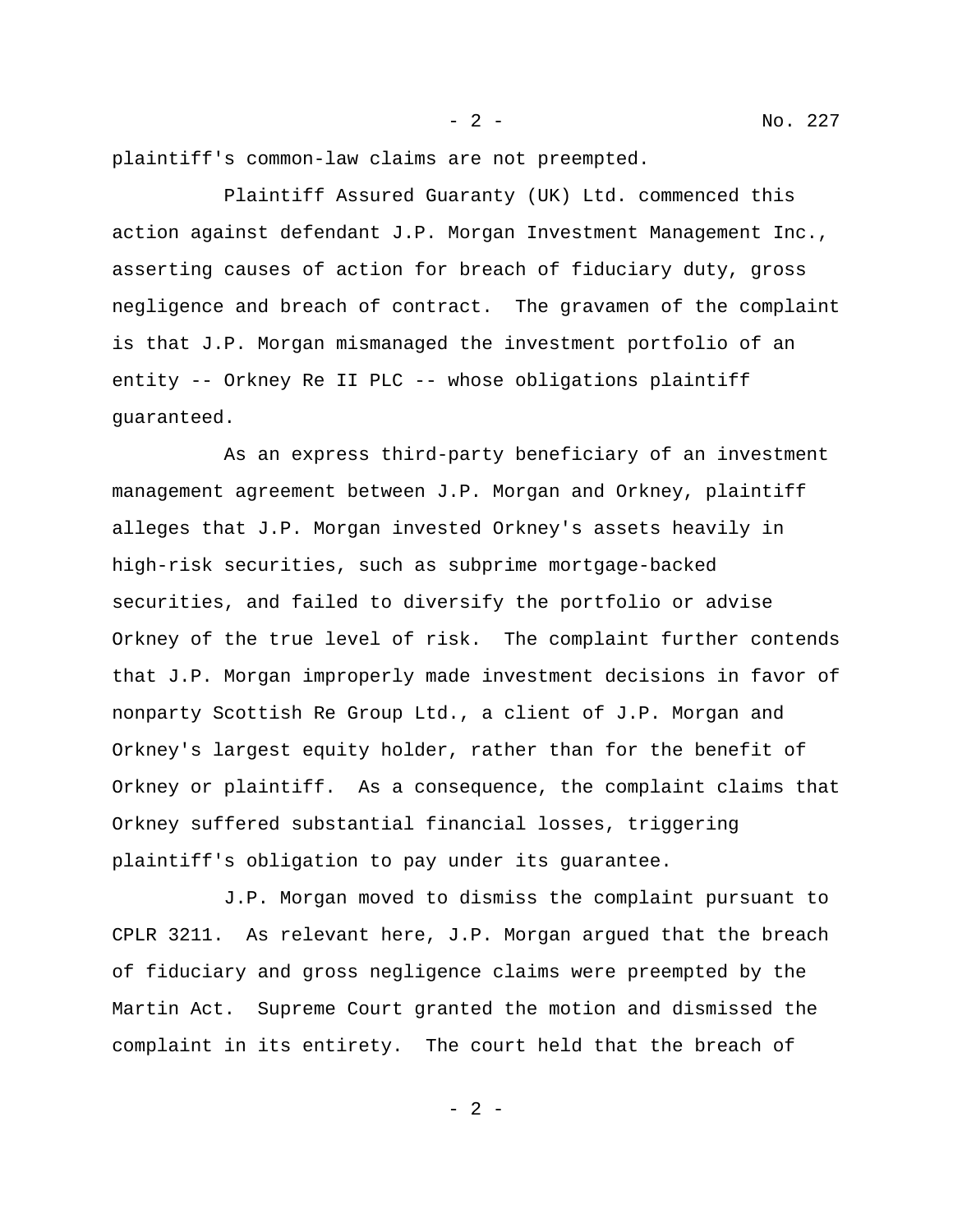fiduciary duty and gross negligence claims fell "within the purview of the Martin Act and their prosecution by plaintiff would be inconsistent with the Attorney General's exclusive enforcement powers under the Act."

The Appellate Division modified by reinstating the breach of fiduciary duty and gross negligence causes of action and part of the contract claim (80 AD3d 293 [1st Dept 2010]). In reinstating the two tort claims, the Appellate Division concluded that "there is nothing in the plain language of the Martin Act, its legislative history or appellate level decisions in this state that supports defendant's argument that the Act preempts otherwise validly pleaded common-law causes of action" (id. at 304). The Appellate Division granted J.P. Morgan leave to appeal on a certified question, and we now affirm.<sup>1</sup>

J.P. Morgan's position can be simply stated - plaintiff's common-law breach of fiduciary duty and gross negligence claims must be dismissed because they are preempted by the Martin Act. Contending that the Martin Act vests the Attorney General with exclusive authority over fraudulent securities and investment practices addressed by the statute, J.P. Morgan asserts that it would be inconsistent to allow private investors to bring overlapping common-law claims. J.P.

<sup>1</sup> J.P. Morgan takes no position on the Appellate Division's reinstatement of the breach of contract claim and, therefore, we have no occasion to address it on this appeal.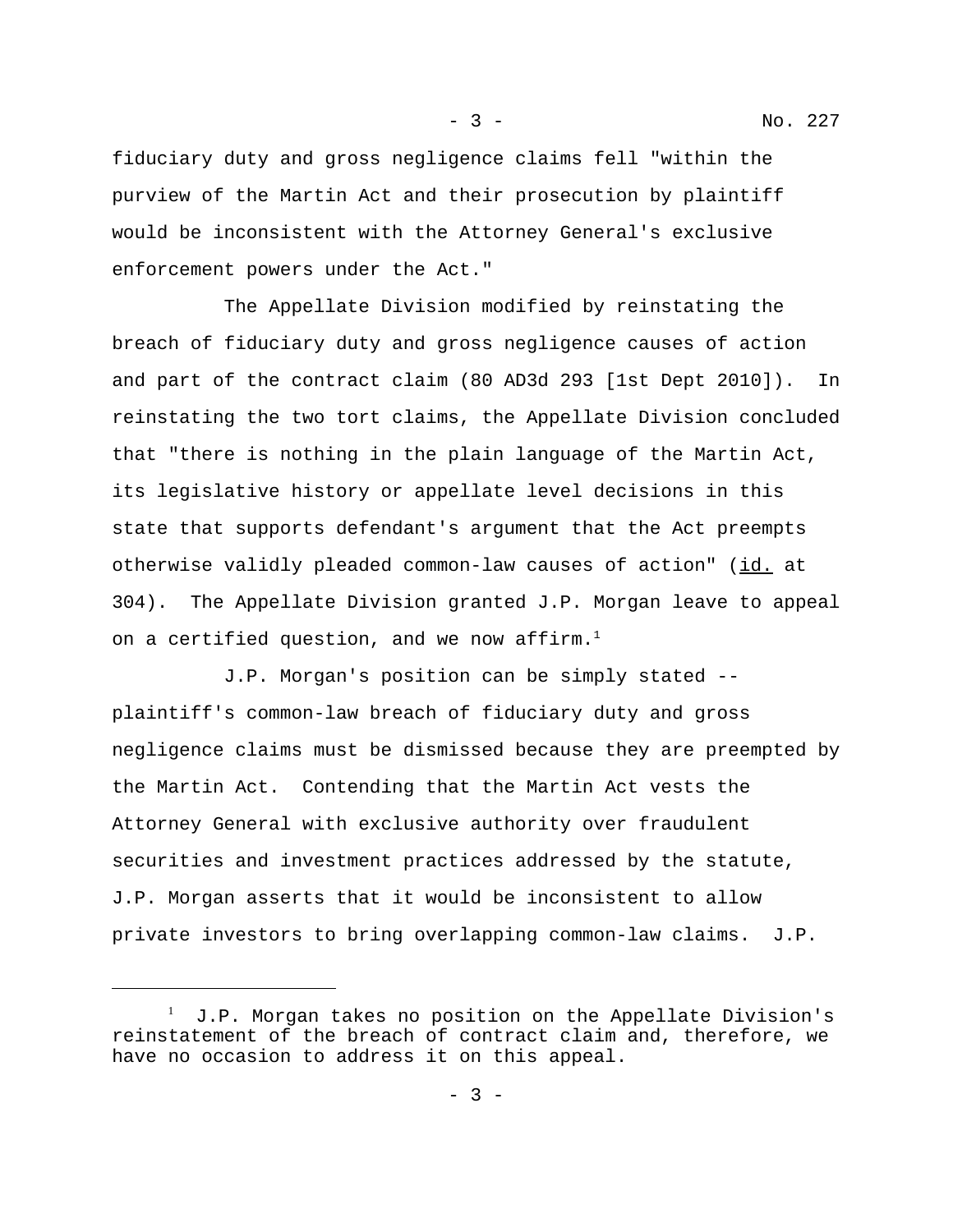Morgan cites our decisions in CPC Intl. v McKesson Corp. (70 NY2d 268 [1987]) and Kerusa Co. LLC v W10Z/515 Real Estate Ltd. Partnership (12 NY3d 236 [2009]) in support of its contention that the Martin Act abrogated all nonfraud common-law claims. Plaintiff, joined by various amici curiae, including the New York Attorney General, counters that neither the language nor the history of the Martin Act requires preemption. Plaintiff also asserts that CPC Intl. and Kerusa favor its interpretation of the statute -- common-law claims not predicated exclusively on violations of the Martin Act may proceed in private actions.

The Martin Act -- New York's "blue sky" law -- "authorizes the Attorney General to investigate and enjoin fraudulent practices in the marketing of stocks, bonds and other securities within or from New York" (Kerusa, 12 NY3d at 243, citing General Business Law §§ 352, 353). We have observed that the Martin Act was enacted "to create a statutory mechanism in which the Attorney General would have broad regulatory and remedial powers to prevent fraudulent securities practices by investigating and intervening at the first indication of possible securities fraud on the public and, thereafter, if appropriate, to commence civil or criminal prosecution" (CPC Intl., 70 NY2d at 277; see also Kralik v 239 E. 79th St. Owners Corp., 5 NY3d 54, 58-59 [2005]).

When the Martin Act was originally adopted in 1921, "the primary weapon afforded to the Attorney General to combat

- 4 -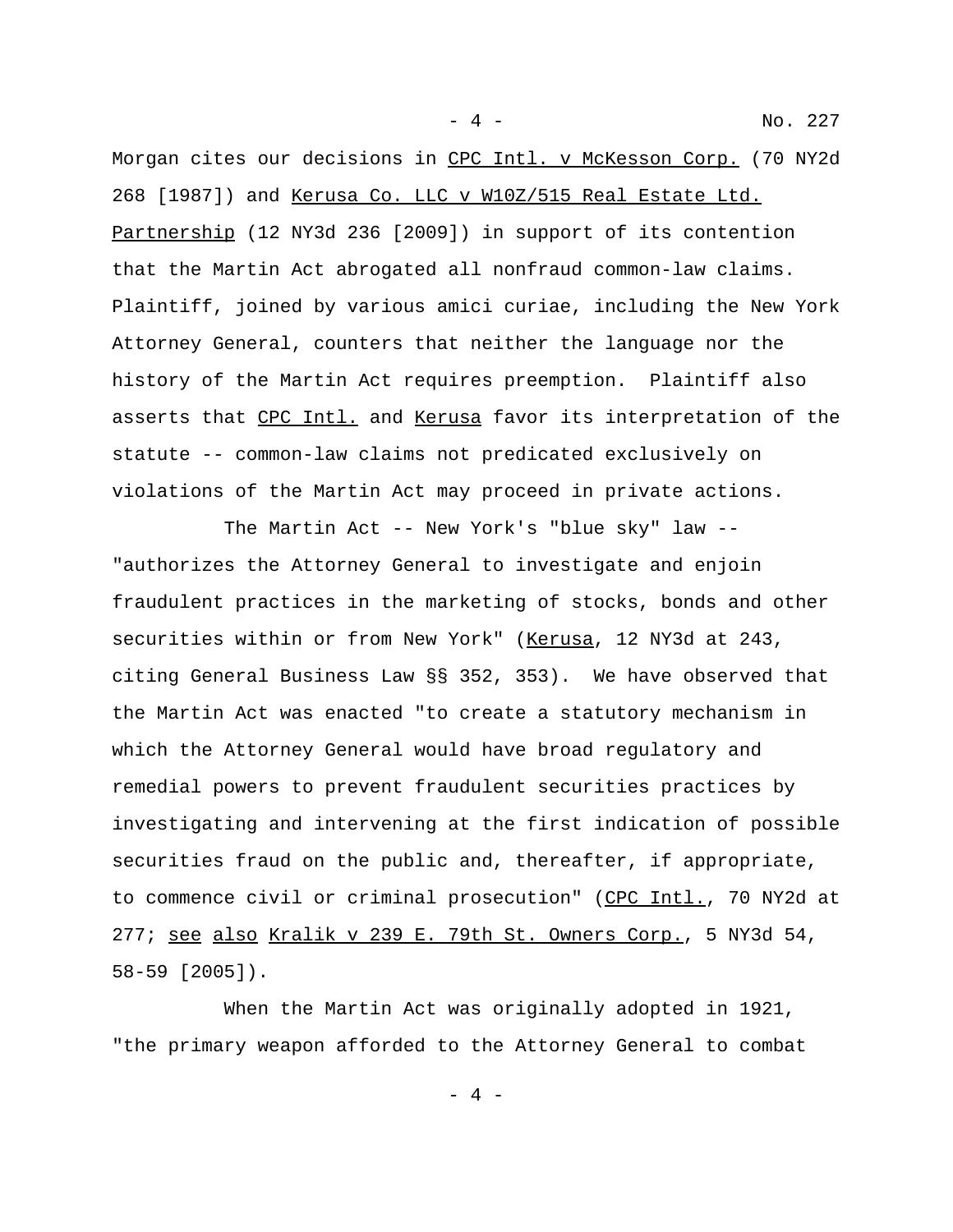securities fraud was that of injunctive relief" (Mihaly and Kaufmann, Securities, Commodities and Other Investments, McKinney's Cons Laws of NY, Book 19, General Business Law art 23- A, at 13; see also General Business Law § 353 [1]). The Act has since been amended on a number of occasions to broaden its reach. In 1955, for example, the Legislature added section 352-c, which allowed the Attorney General to bring criminal proceedings against those engaging in fraudulent practices "even absent proof of scienter or intent" (People v Landes, 84 NY2d 655, 660 [1994]). Analogously, in contrast to a common-law fraud claim, the Attorney General "need not allege or prove either scienter or intentional fraud" in a civil enforcement action under the Martin Act (State of New York v Rachmani Corp., 71 NY2d 718, 725 n 6 [1988]). And in 1976, the Attorney General was authorized to seek monetary restitution on behalf of investors who were the victims of fraudulent activities (see General Business Law § 353 [3]).

The scope of the Martin Act was expanded to include the real estate industry in 1960, when the Legislature added section 352-e to address the offer and sale of condominiums and cooperative apartments. The goal of this amendment was to prevent fraud in the sale and transfer of such properties. Consequently, "[t]he Martin Act makes it illegal for a person to make or take part in a public offering of securities consisting of participation interests in real estate unless an offering

- 5 -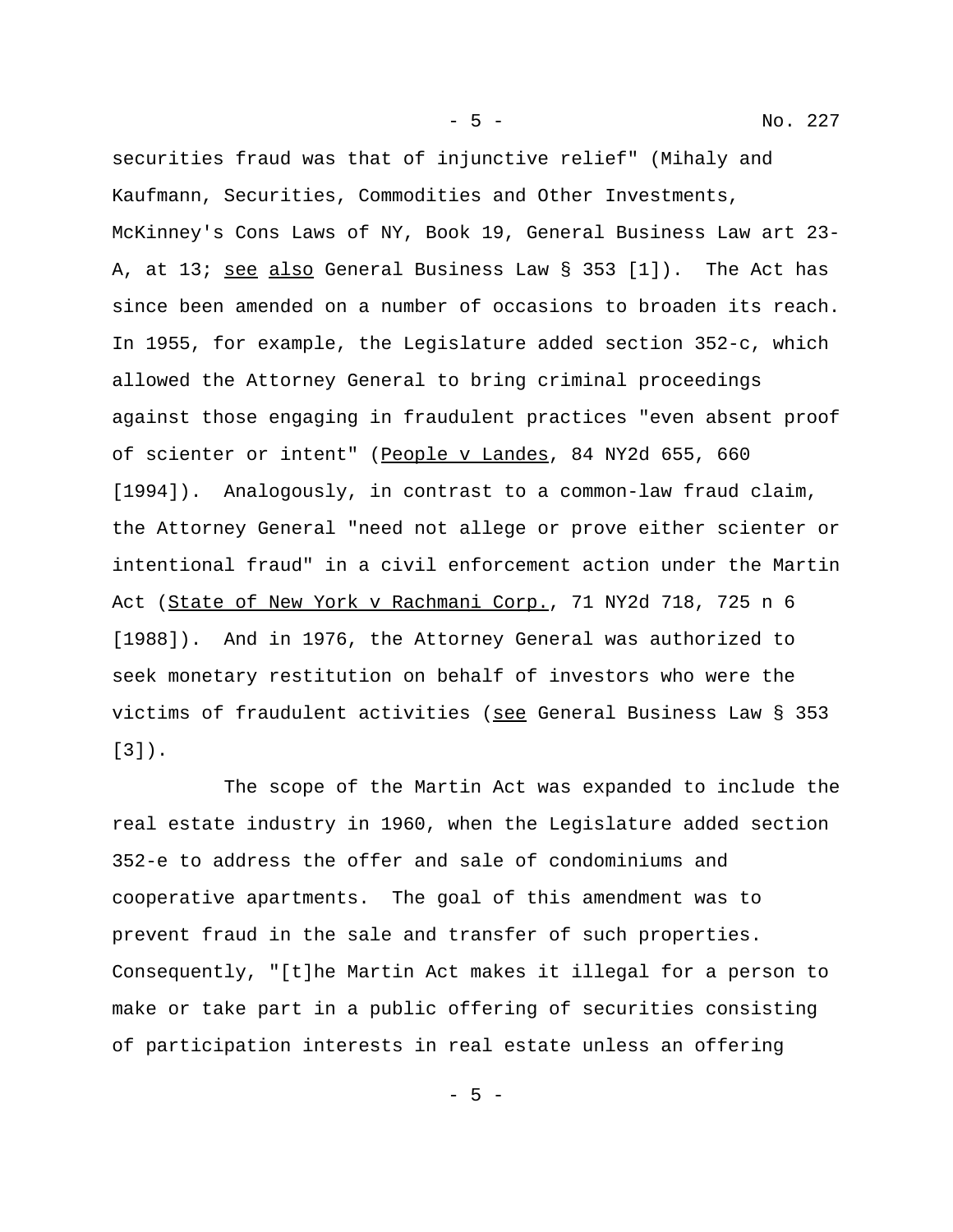- 6 - No. 227

statement is filed with the Attorney General" and numerous disclosures are made pursuant to the statute and its implementing regulations (Kerusa, 12 NY3d at 243).

Legislative intent is integral to the question of whether the Martin Act was intended to supplant nonfraud commonlaw claims. It is well settled that "when the common law gives a remedy, and another remedy is provided by statute, the latter is cumulative, unless made exclusive by the statute" (Burns Jackson Miller Summit & Spitzer v Lindner, 59 NY2d 314, 324 [1983] [internal quotation marks and citation omitted]). We have emphasized that "a clear and specific legislative intent is required to override the common law" and that such a prerogative must be "unambiguous" (Hechter v New York Life Ins. Co., 46 NY2d 34, 39 [1978]).

Here, the plain text of the Martin Act, while granting the Attorney General investigatory and enforcement powers and prescribing various penalties, does not expressly mention or otherwise contemplate the elimination of common-law claims (see ABN AMRO Bank, N.V. v MBIA Inc., 17 NY3d 208, 224 [2011] [stating that, if the Legislature intended to extinguish common-law remedies, "we would expect to see evidence of such intent within the statute"]). Certainly the Martin Act, as it was originally conceived in 1921 with its limited relief, did not evince any intent to displace all common-law claims in the securities field. Nor can J.P. Morgan point to anything in the legislative history

- 6 -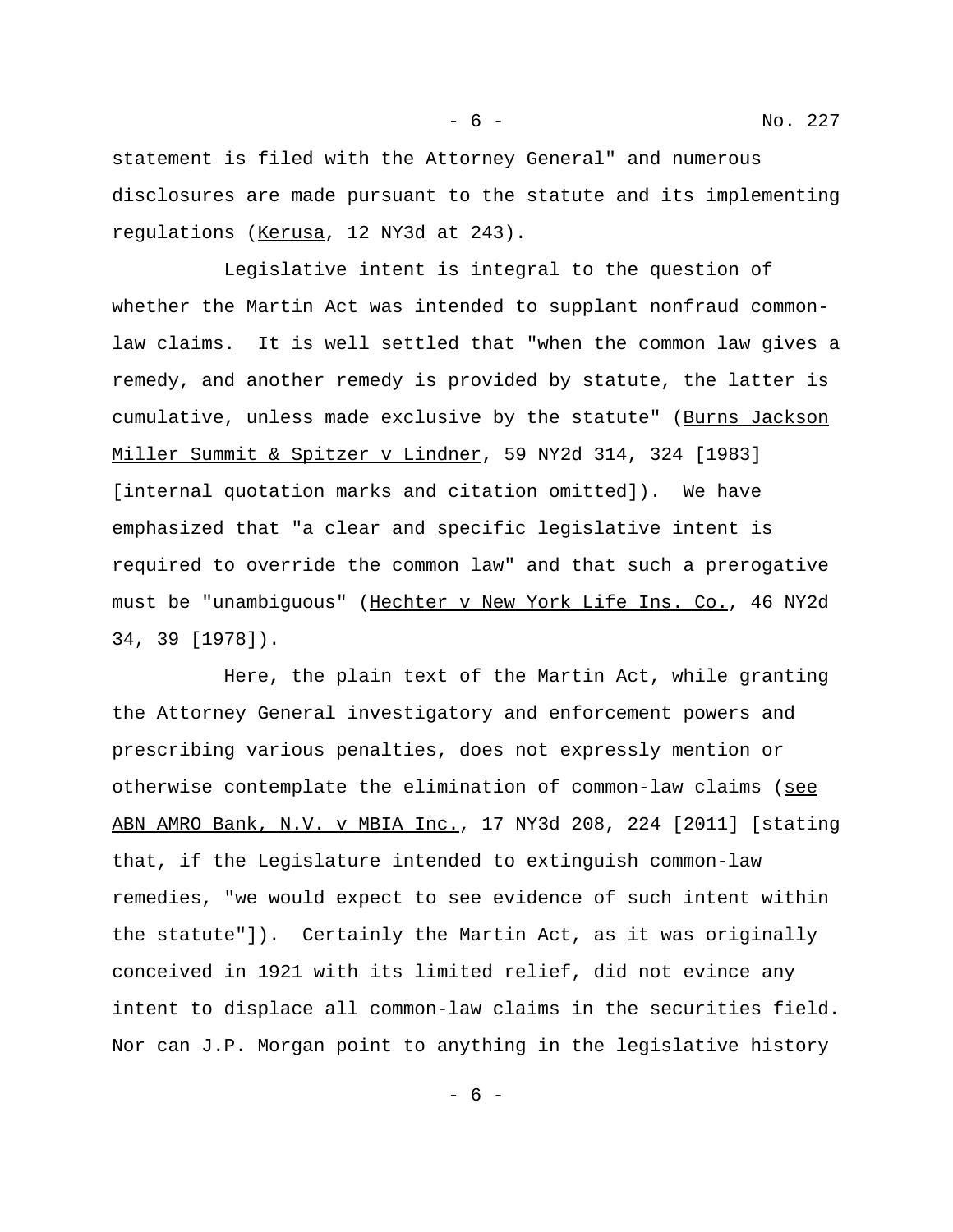of the various amendments that demonstrates a "clear and specific" legislative mandate to abolish preexisting common-law claims that private parties would otherwise possess. True, we have held that the Martin Act did not "create" a private right of action to enforce its provisions (see CPC Intl., 70 NY2d at 276- 277). But the fact that "no new per se action was contemplated by the Legislature does not . . . require us to conclude that the traditional . . . forms of action are no longer available to redress injury" (Burns Jackson, 59 NY2d at 331). Hence, we agree with plaintiff that the Martin Act does not preclude a private litigant from bringing a nonfraud common-law cause of action.

Despite the absence of an unambiguous legislative intention to bar common-law claims, J.P. Morgan nevertheless posits that our decisions in CPC Intl. and Kerusa settled the issue in favor of preemption. We believe that J.P. Morgan overreads the import of these cases.

In CPC\_Intl., the plaintiff -- a corporation that purchased the stock of another company -- brought a "private" Martin Act claim and a common-law fraud cause of action against a number of defendants stemming from the fraudulently inflated price of the stock. Addressing the viability of plaintiff's Martin Act claim, we first observed that the statute did not explicitly authorize a private action. We then concluded that no cause of action was impliedly created by the Martin Act, reasoning:

- 7 -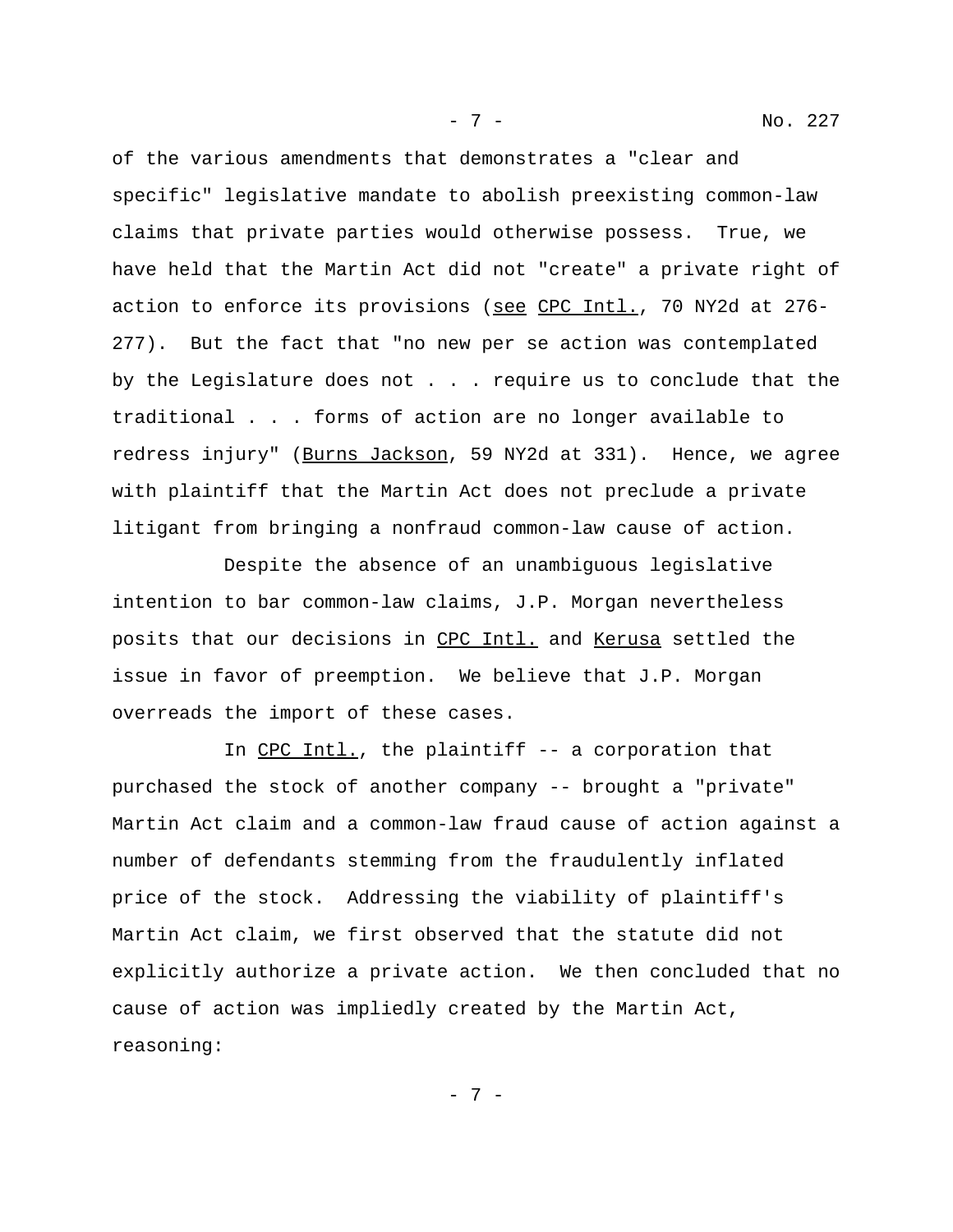"[A]n implied private action is not consistent with the legislative scheme underlying the Martin Act and, specifically, section 352-c; . . . the specific purpose of the statute was to create a statutory mechanism in which the Attorney General would have broad regulatory and remedial powers to prevent fraudulent securities practices by investigating and intervening at the first indication of possible securities fraud on the public and, thereafter, if appropriate, to commence civil or criminal prosecution; and . . . consistency of purpose with the statute includes consistency with this enforcement mechanism" (70 NY2d at 276-277).

However, we did not address whether the Martin Act preempted or abrogated otherwise viable and independent common-law claims. In fact, we addressed plaintiff's common-law fraud cause of action on the merits, finding that it stated a claim and, therefore, withstood a CPLR 3211 motion to dismiss.<sup>2</sup>

<sup>2</sup> After we decided CPC Intl., some courts held that the Martin Act preempts nonfraud common-law claims if the subject of the claim is "covered" by the statute (see e.g. Stephenson v Citgo Group Ltd., 700 F Supp 2d 599, 612-618 [SD NY 2010]; Granite Partners, L.P. v Bear, Stearns & Co. Inc., 17 F Supp 2d 275, 291-292 [SD NY 1998]; Independent Order of Foresters v Donaldson, Lufkin & Jenrette Inc., 919 F Supp 149, 153-154 [SD NY 1996]; see also Castellano v Young & Rubicam, Inc., 257 F3d 171, 190 [2d Cir 2001]). The rationale typically employed by these cases is that fraud necessitates evidence of deceitful intent, an element not required by the Martin Act, whereas other common-law claims such as breach of fiduciary duty and gross negligence do not require such proof, and to recognize such claims would be analogous to permitting a private right of action under the Act, in contravention of CPC Intl. (see Stephenson, 700 F Supp 2d at 613 ["Martin Act preemption does not extend to those common law claims that require additional elements beyond what is required for Martin Act liability, such as common law fraud claims that require a showing of intent"]). More recently, however, a number of courts have rejected this approach, concluding that the Martin Act does not preclude nonfraud tort claims (see e.g. CMMF, LLC v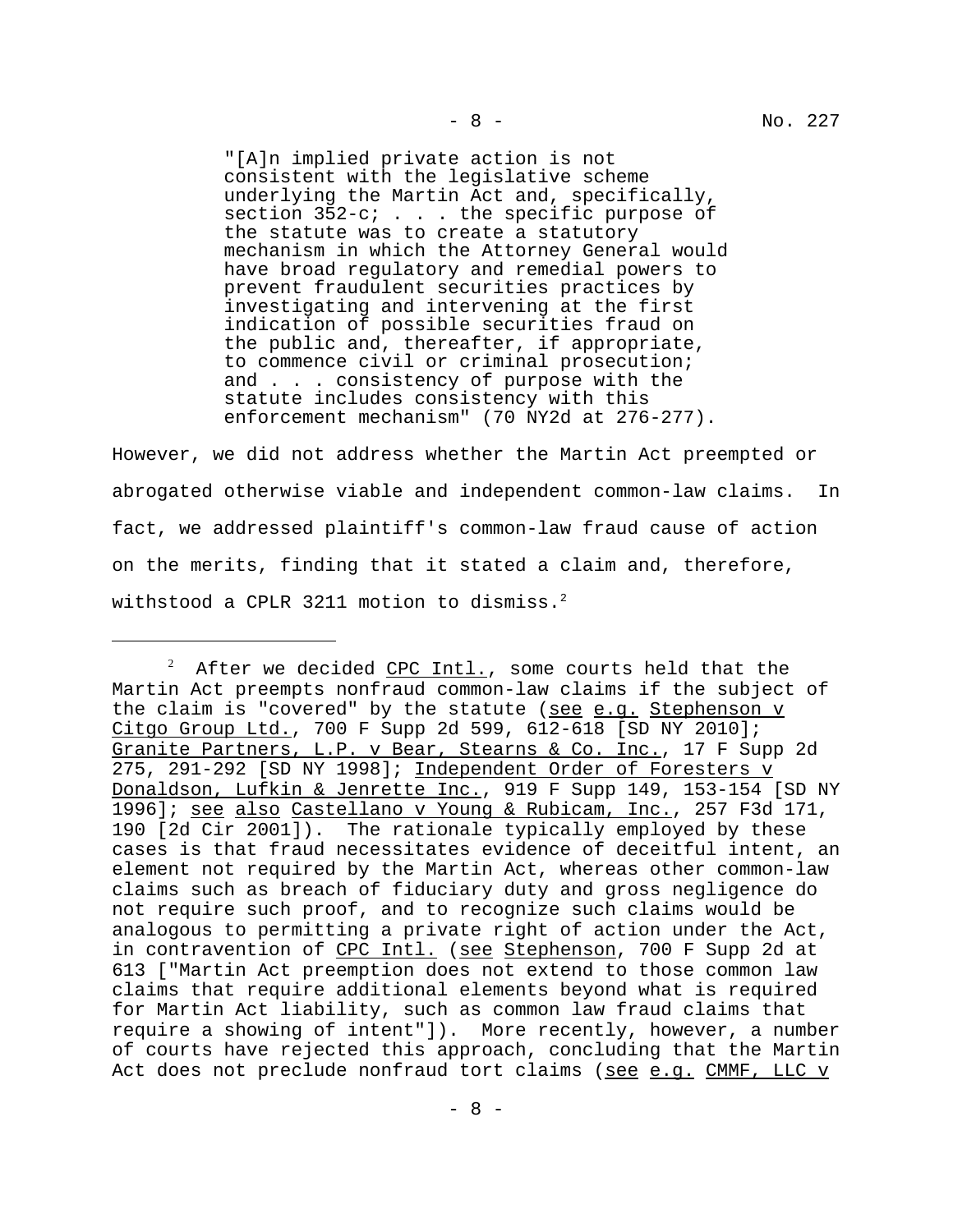In Kerusa, we recently examined whether the purchaser of a condominium apartment could institute a cause of action for common-law fraud "predicated solely on alleged material omissions from the offering plan amendments mandated by the Martin Act . . . and the Attorney General's implementing regulations" (12 NY3d at 239). According to the complaint in Kerusa, the defendants -- the sponsor of the condominium and other related parties -- had failed to "disclose various construction and design defects in the offering plan amendments" filed with the Attorney General pursuant to the Martin Act (id. at 245). We were careful to make clear that "[b]ut for the Martin Act and the Attorney General's implementing regulations, however, the sponsor defendants did not have to make the disclosures in the amendments"  $(id.)$ . Put differently, the purchaser's entire claim was premised on a violation of the Martin Act and would not have existed absent the statute. Under these discrete circumstances, we held that the purchaser could not bring a fraud claim because to accept the "pleading as valid would invite a backdoor private cause of action to enforce the Martin Act in contradiction to our holding in CPC Intl. that no private right to enforce that

- 9 - No. 227

J.P. Morgan Inv. Mgt. Inc., 78 AD3d 562, 564 [1st Dept 2010]; Board of Mgrs. of Marke Gardens Condominium v 240/242 Franklin Ave., LLC, 71 AD3d 935, 936 [2d Dept 2010]; Anwar v Fairfield Greenwich Ltd., 728 F Supp 2d 354, 357-358 [SD NY 2010]; see also Scalp & Blade v Advest, Inc., 281 AD2d 882, 883 [4th Dept 2001]). We believe that these latter cases represent the more accurate view.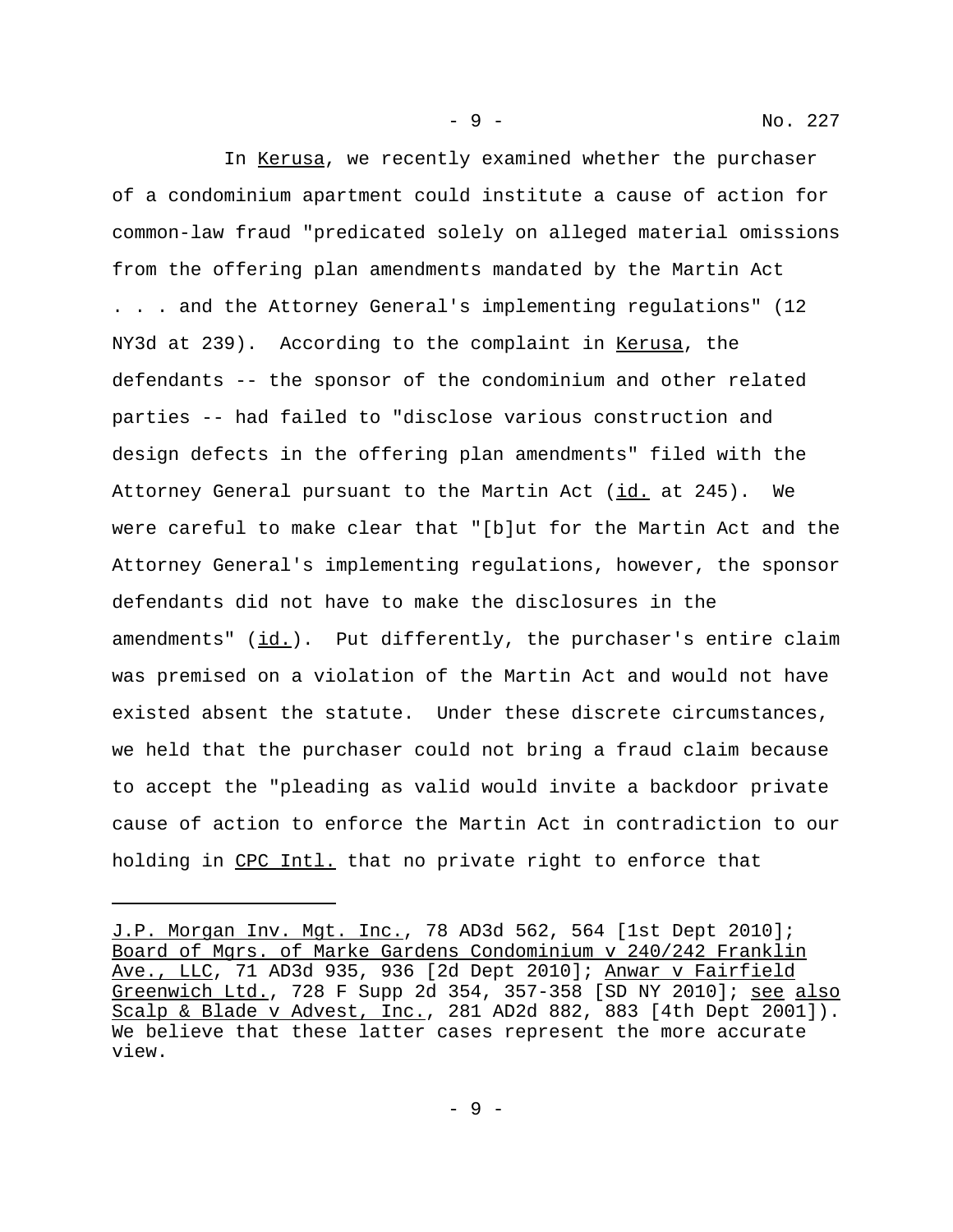statute exists" (id.).

Read together, CPC Intl. and Kerusa stand for the proposition that a private litigant may not pursue a common-law cause of action where the claim is predicated solely on a violation of the Martin Act or its implementing regulations and would not exist but for the statute. But, an injured investor may bring a common-law claim (for fraud or otherwise) that is not entirely dependent on the Martin Act for its viability. Mere overlap between the common law and the Martin Act is not enough to extinguish common-law remedies.

Finally, J.P. Morgan claims that policy considerations, including the preservation of the Attorney General's exclusive enforcement authority under the Martin Act, should encourage us to find expansive preemption in the securities and real estate fields. To the contrary, we believe that policy concerns militate in favor of allowing plaintiff's common-law claims to proceed. We agree with the Attorney General that the purpose of the Martin Act is not impaired by private common-law actions that have a legal basis independent of the statute because proceedings by the Attorney General and private actions further the same goal -- combating fraud and deception in securities transactions. Moreover, as Judge Marrero observed recently, to hold that the Martin Act precludes properly pleaded common-law actions would leave the marketplace "less protected than it was before the Martin Act's passage, which can hardly have been the goal of its

 $-10 -$